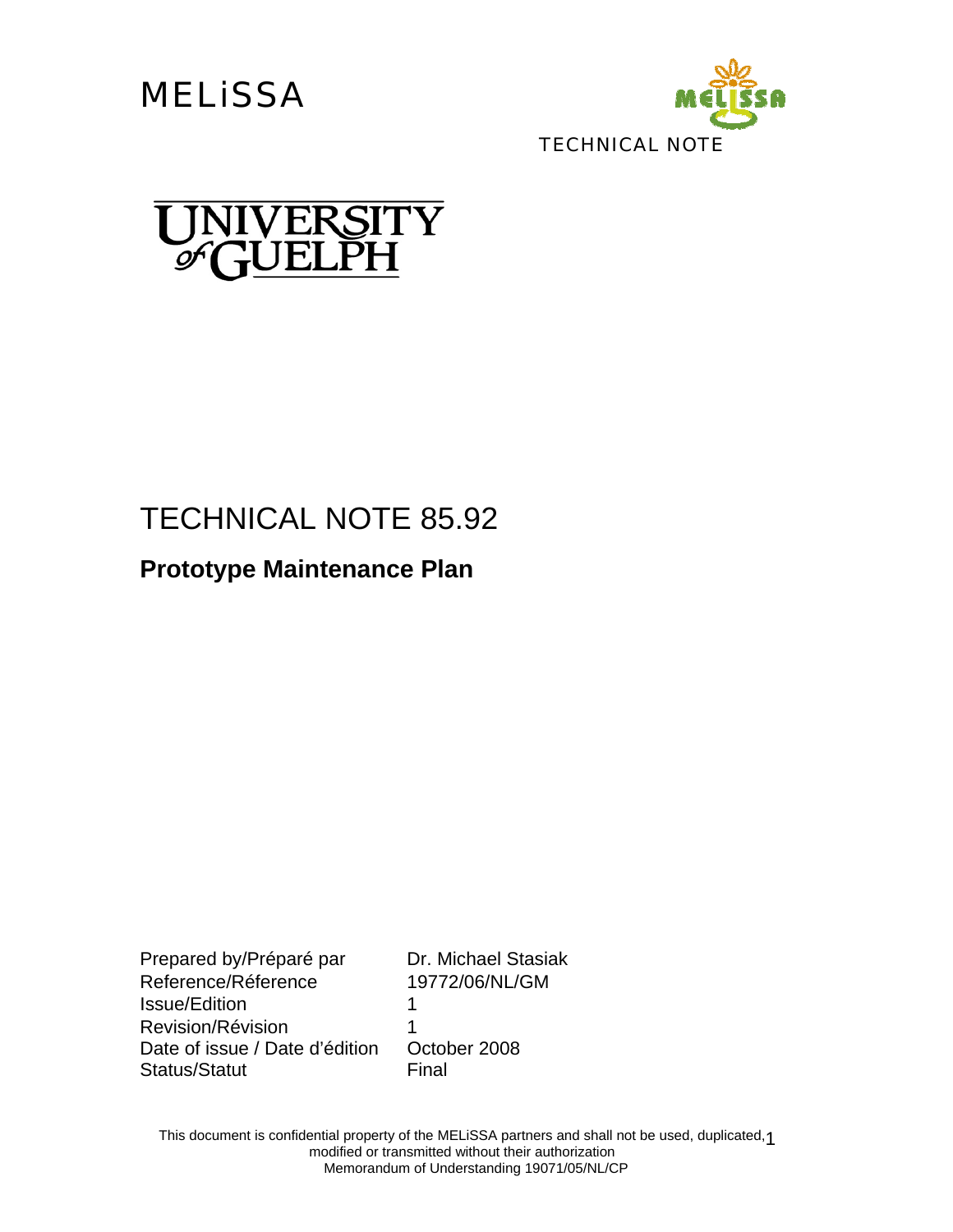



#### TECHNICAL NOTE

#### APPROVAL

| Title | Prototype Maintenance Plan | <b>Issue</b> | Revision |  |
|-------|----------------------------|--------------|----------|--|
| Titre |                            | Edition      | Révision |  |

| <b>Author</b> | Dr. Michael Stasiak | Date | October 2008 |
|---------------|---------------------|------|--------------|
| <b>Auteur</b> |                     | Date |              |

|              | Approved by   Dr. Mike Dixon | I Date | October 2008 |
|--------------|------------------------------|--------|--------------|
| Approuvé par |                              | Date   |              |

### CHANGE LOG

| Issue/Edition | Revision/Révision   Status/Statut |       | Date/Date    |
|---------------|-----------------------------------|-------|--------------|
|               |                                   | Final | October 2008 |
|               |                                   |       |              |
|               |                                   |       |              |

#### Distribution List

| Name/Nom | Company/Société | Quantity/Quantité |
|----------|-----------------|-------------------|
|          |                 |                   |
|          |                 |                   |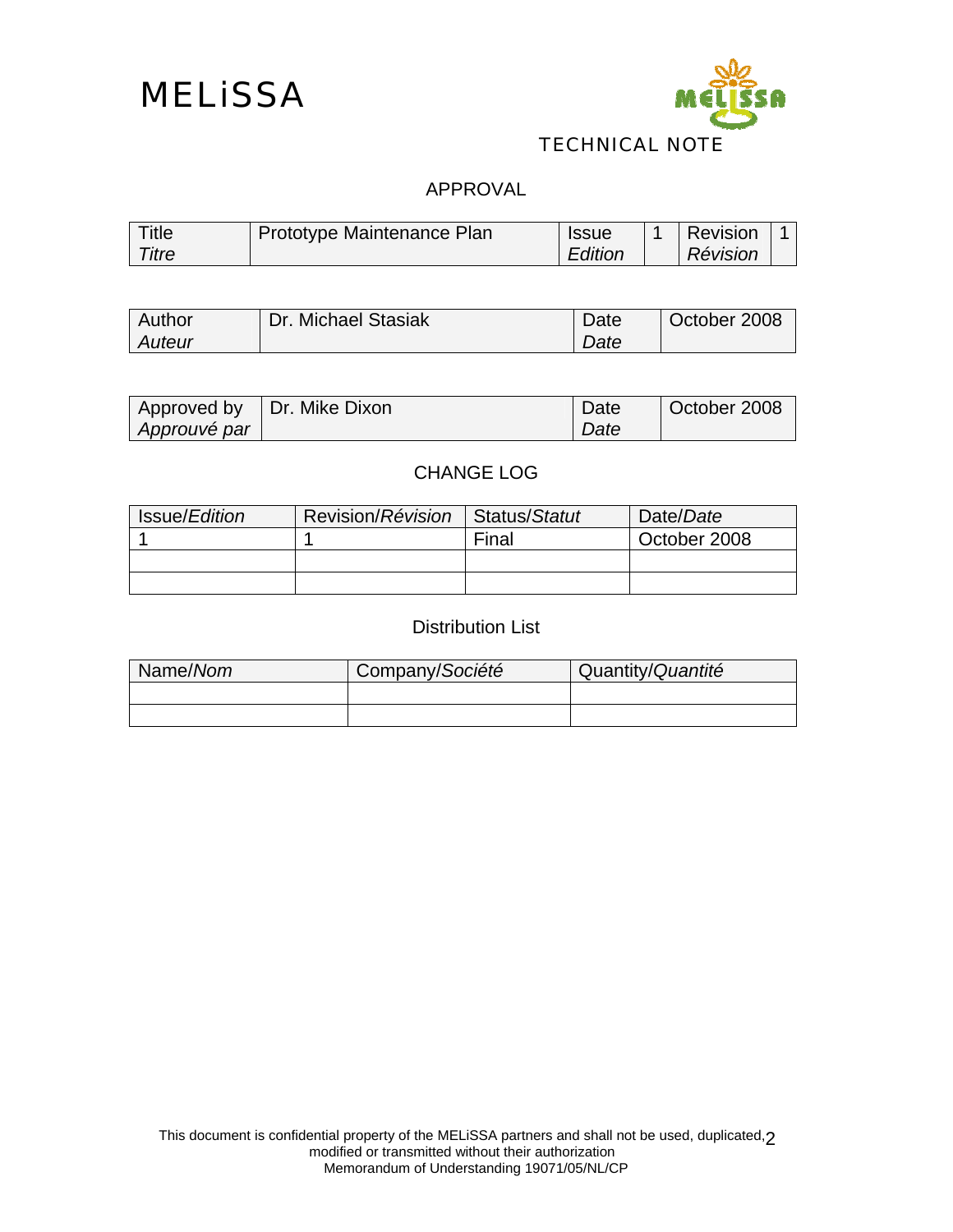# MELiSSA



## **Table of Contents**

| 5. Appendix 2 - Operation Manual - Mass Flow Controller 11 |  |
|------------------------------------------------------------|--|
|                                                            |  |

## **Index of Tables**

Table 1: Generalized maintenance plan for the prototype higher plant chamber..4

## **Illustration Index**

| Illustration 1: Location of shut off valves for pH/EC calibration procedure. 5     |  |
|------------------------------------------------------------------------------------|--|
|                                                                                    |  |
| Illustration 3: Location of the lamp loft and lifting handle (yellow arrow).       |  |
|                                                                                    |  |
| Illustration 5: Blower housing panel. Arrow indicates position of one of the brass |  |
|                                                                                    |  |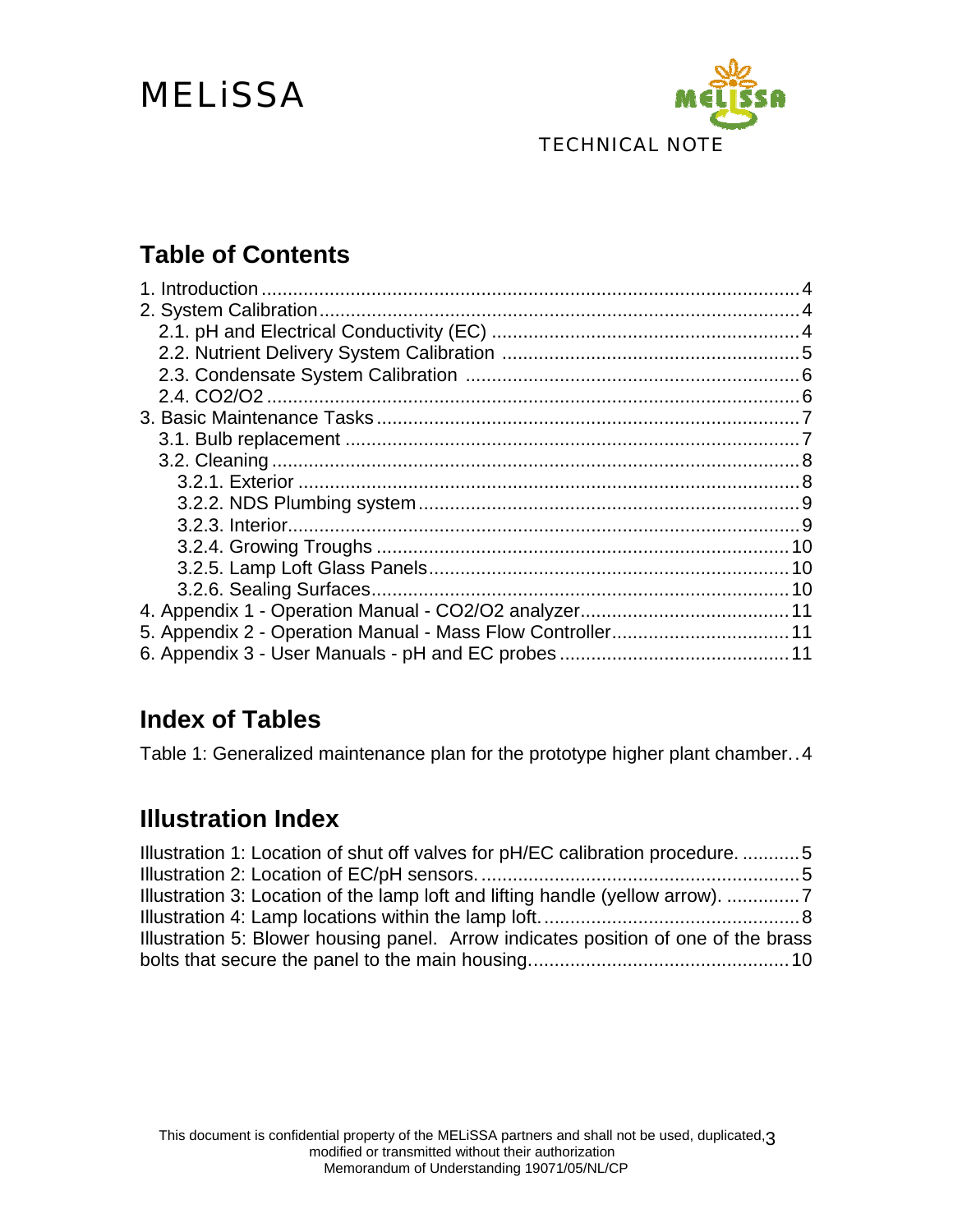## **1.Introduction**

This document summarizes the required maintenance activities for the Higher Plant Chamber Prototype. The maintenance required for this system primarily involves routine cleaning and system calibrations. A maintenance and repair log book should be kept to record the date, operator, and activity performed.

| Task                           | Maintenance Interval |         |           |          |                                        |  |
|--------------------------------|----------------------|---------|-----------|----------|----------------------------------------|--|
|                                | weekly               | monthly | quarterly | yearly   | other                                  |  |
| pH/EC calibration              | X                    |         |           |          |                                        |  |
| Condensate calibration         |                      | X       |           |          |                                        |  |
| Nutrient delivery calibration  |                      | X       |           |          |                                        |  |
| $CO2$ calibration              |                      | X       |           |          |                                        |  |
| <b>Bulb replacement</b>        |                      |         |           |          | every 3<br>years or on<br>failure      |  |
| NDS system plumbing cleaning   |                      |         | $\times$  |          |                                        |  |
| <b>Exterior cleaning</b>       |                      | X       |           |          |                                        |  |
| Interior cleaning              |                      |         |           | $\times$ |                                        |  |
| Lamp loft glass cleaning       |                      | X       |           |          |                                        |  |
| Door sealing surfaces cleaning |                      |         | X         |          | at each<br>closure                     |  |
| Growing trough cleaning        |                      |         |           |          | before and<br>after each<br>experiment |  |

*Table 1: Generalized maintenance plan for the prototype higher plant chamber.* 

## **2.System Calibration**

Most of the HPC1 subsystems require periodic calibration to maintain proper functioning.

### 2.1. **pH and Electrical Conductivity (EC)**

- 1. In the Argus Control System, change the acid, base, and nutrient A/B control settings from 'Automatic' to 'User Override 0.00%'. This is to ensure that the system does not activate during the calibration procedure.
- 2. Close the two isolation valves on the nutrient system bypass loop (Illustration 1).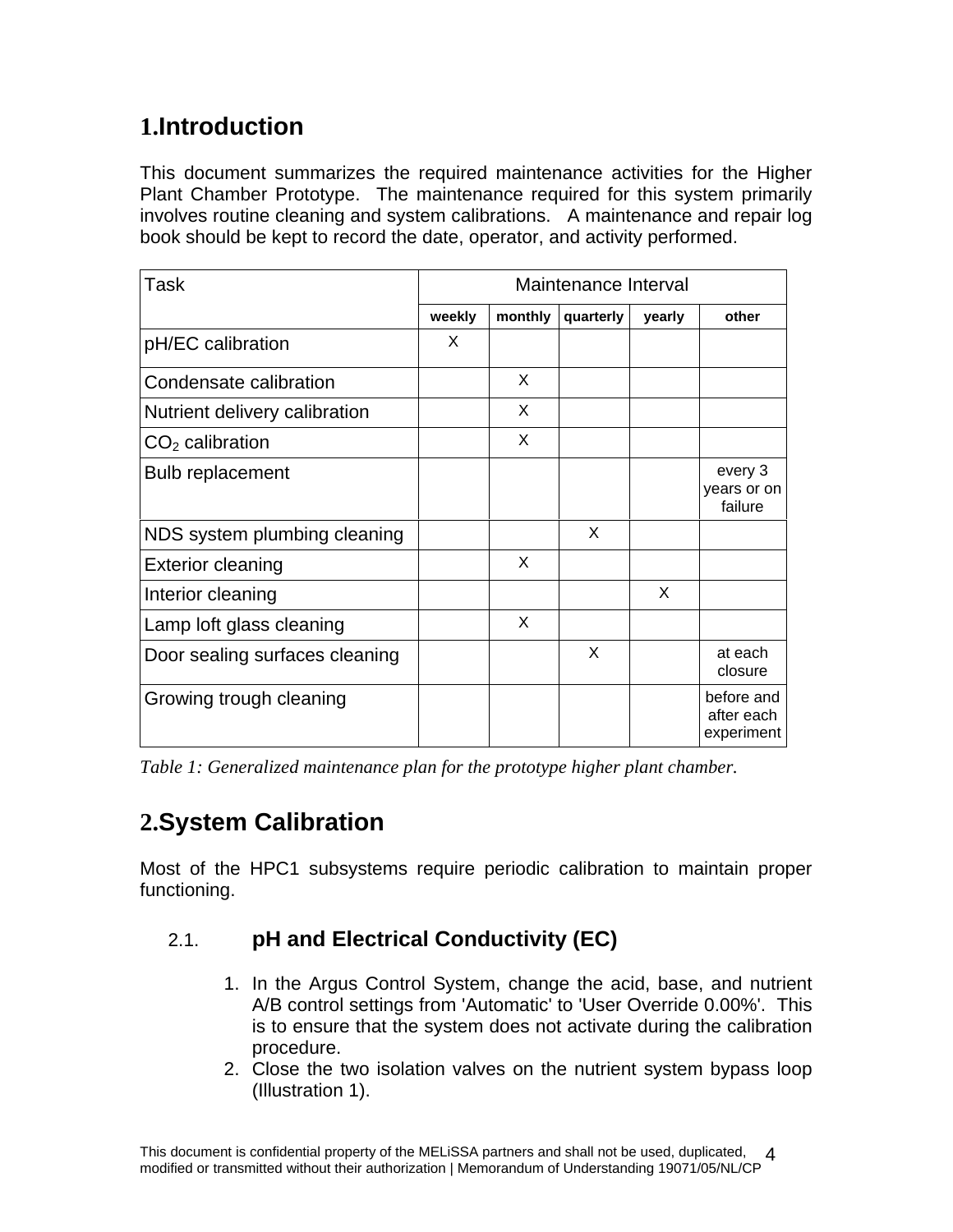3. Pour known standards of pH and EC into 250 mL beakers. Use two point calibrations with solutions of 4.00 and 10.00 pH units, and ~500 and ~3000 uS.



*Illustration 1: Location of shut off valves for pH/EC calibration procedure.* 



*Location of EC/pH sensors.* 

- 4. Carefully unscrew (counter-clockwise to loosen) and remove the EC and pH sensors (Illustration 2).
- 5. Place the probes into their respective solutions and follow the calibration procedures outlined in the operation manuals (Appendix 1)
- 6. Rinse the probes, apply Teflon tape to the threads, and screw them back into the nutrient system bypass manifold.
- 7. Reopen the bypass isolation valves to the same position as they were before calibration.
- 8. Return the Argus Control System settings to 'Automatic".

### 2.2. **Nutrient Delivery System Calibration**

NDS system calibration should be performed at the beginning and end of each experiment.

- 1. Empty the main NDS tank of all fluid using the drain valve. Leave valve open once drained.
- 2. Empty and dispose of acid, base, and nutrient stock solutions according to laboratory protocol for hazardous waste materials.
- 3. At the Argus relay panel, switch the acid, base, nutrient A and nutrient B relays to 'ON'.
- 4. Fill each reservoir with 3 litres of clean water and allow to drain into the main tank. This is to remove any residual acid/base/nutrient solution.
- 5. Repeat rinsing two more times with 3 litres of clean water.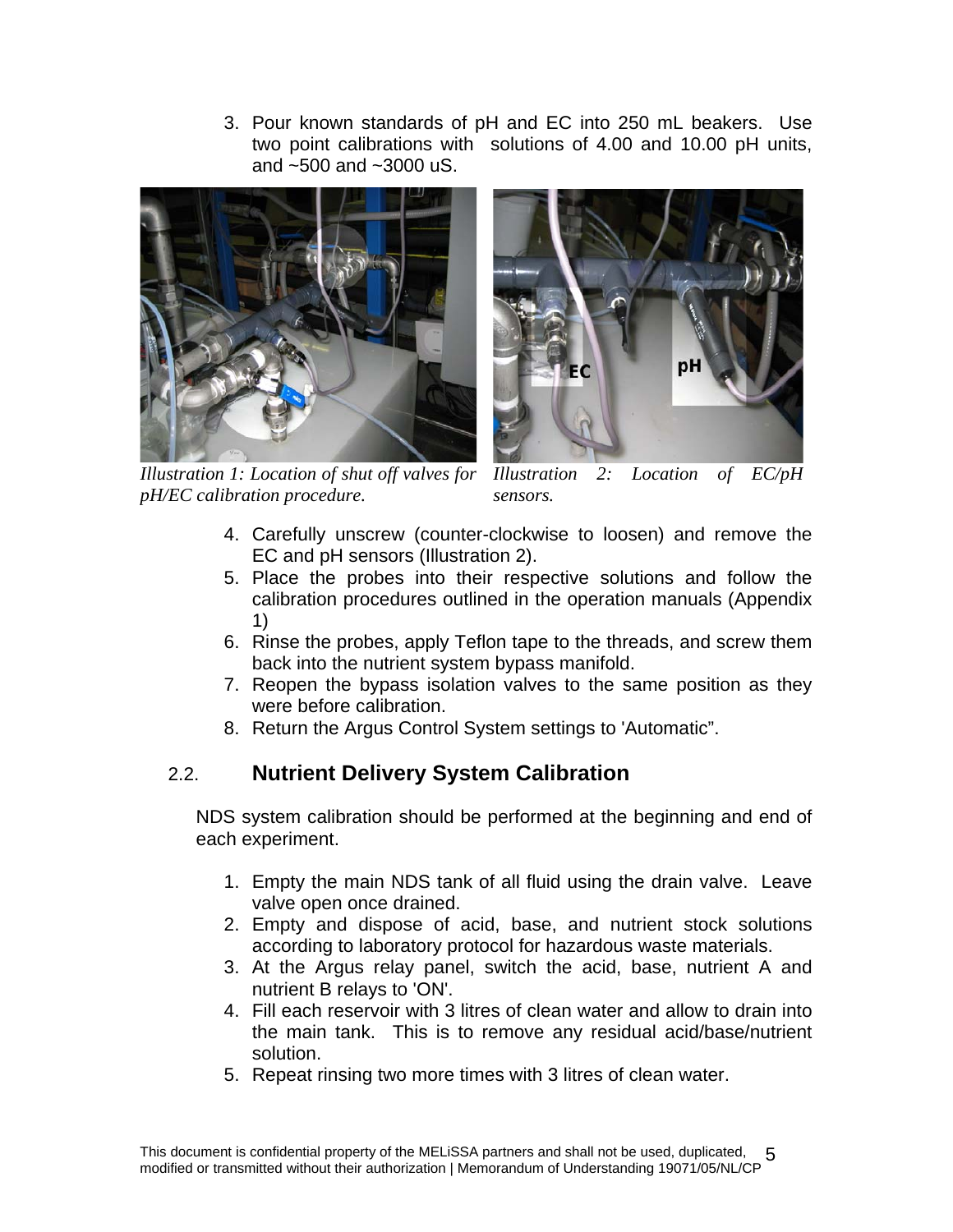- 6. Open the top of the NDS reservoir. Ensure that the water has been completely removed from the tank. Use a wet vacuum if required to accelerate the process.
- 7. Set the acid/base/nutrient relays to the 'OFF' position.
- 8. Place a clean and dry 2L beaker beneath the acid/base/nutrient outlets within the NDS reservoir.
- 9. Fill the acid/base/nutrient stock tanks with 3 litres of clean water.
- 10. Using a timer, switch the acid relay from 'OFF' to 'ON' for 30 seconds.
- 11. Collect, measure, and record the amount of water released into the beaker using a 100 mL volumetric flask.
- 12. Repeat 10 until no more water flows from the stock tank into the 2L beaker.
- 13. Repeat this procedure for each stock tank.
- 14. Use the collected data to estimate the flow rate for each container.

### 2.3. **Condensate System Calibration**

- 1. At the Argus relay panel, switch the condensate pump relay to 'OFF'.
- 2. Fill the condensate reservoir with clean water to approximately half full.
- 3. Disconnect the quick connect pump line from the main NDS reservoir.
- 4. Place the pump line outlet into a 500 mL volumetric flask.
- 5. Turn the condensate pump relay to the 'ON' position and time, using a stopwatch, the number of seconds required to fill the volumetric flask to 500 mL.
- 6. Use the collected data to estimate the pump flow rate.

### 2.4. **CO2/O2**



**CAUTION! Carbon dioxide is a colourless, odourless, faintly acidic-tasting, and non-flammable gas at room temperature.** 

**Releasing carbon dioxide gas in a confined or unventilated area can lower the concentration of oxygen to a level that is immediately dangerous to life or health.** 

**Follow laboratory safety protocols when working with bottled gases.**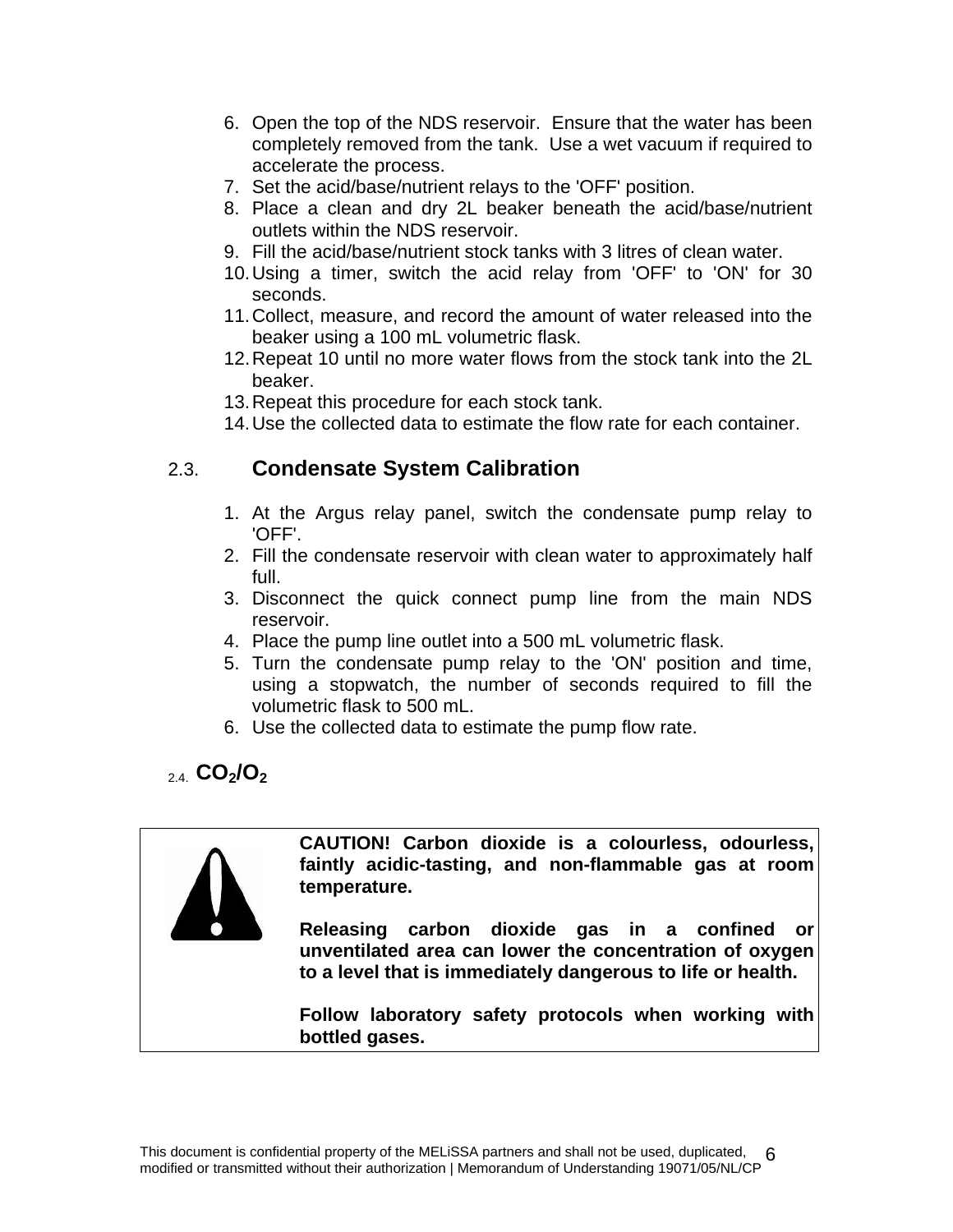Operation and maintenance of the gas analyzer should be performed according to the manufacturers user manual (Appendix 2). The MFC operation manual is presented in Appendix 3.

## **3.Basic Maintenance Tasks**

### 3.1. **Bulb replacement**



**CAUTION! Lamps can be extremely HOT if they have been recently on. Before attempting replacement, wait at least one hour for lamps to cool sufficiently.** 

**CAUTION! Lamp replacement requires the use of ladders and working at an elevated level. Use proper safety procedures. Never work alone when changing lamps.** 

When required, bulbs should be replaced by following this procedure:

- 1. Turn off lighting system main circuit breaker and lock out according to laboratory protocol.
- 2. Using an approved mobile warehouse step, climb to a point where your knees are level with the lamp loft handle (Illustration 3).
- 3. Lift the lamp loft using the handle and carefully raise and push it back until it is securely in place.
- 4. Unscrew the lamp(s) and replace with a new lamp. Use gloves to avoid transferring oils to the lamp surface (Illustration 4).
- 5. Carefully pull back on the lamp loft handle and gently lower it back into place.
- 6. Remove the mobile warehouse step.
- 7. Unlock and turn on the lamp lighting main electric circuit.



*Illustration 3: Location of the lamp loft and lifting handle (yellow arrow).*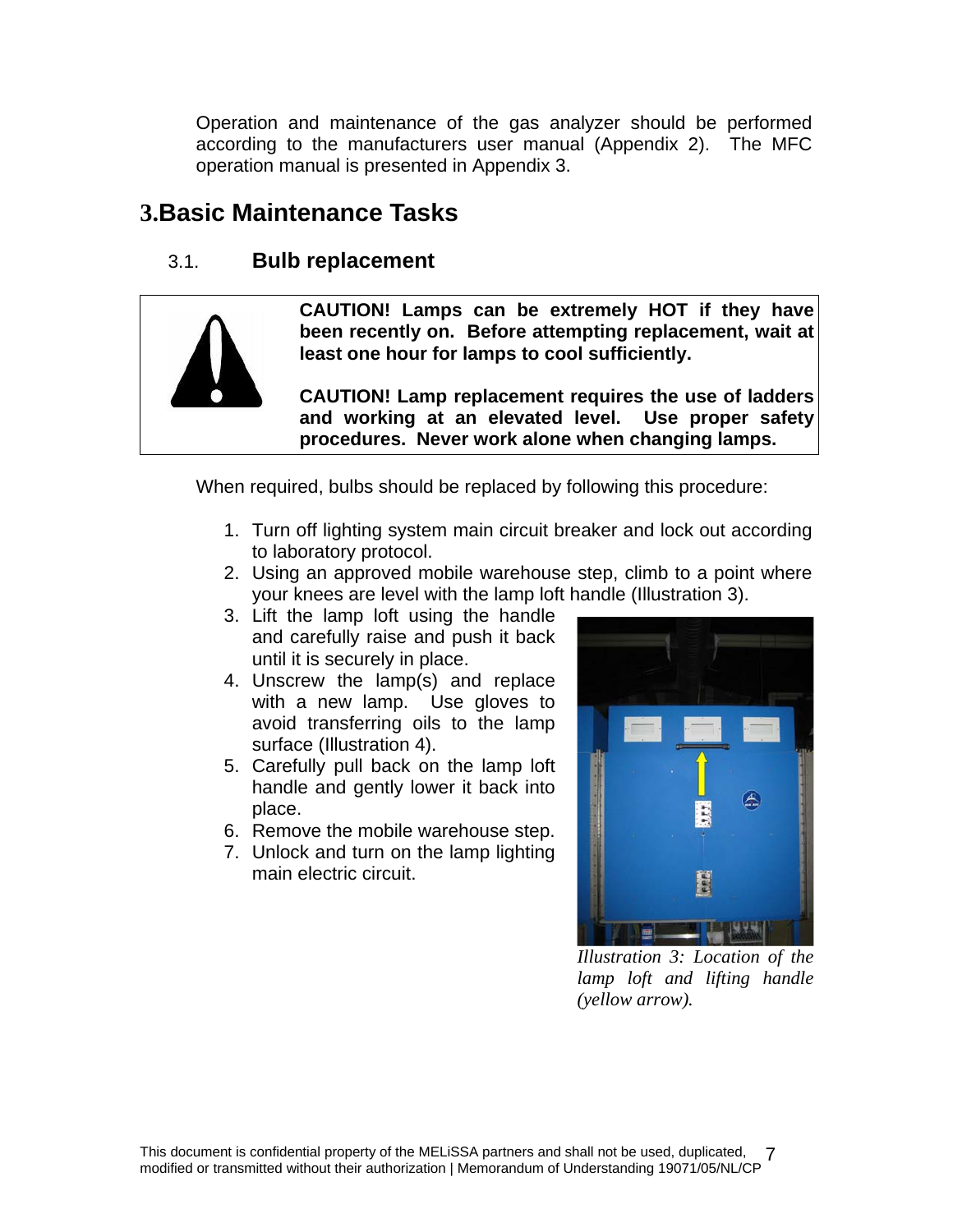

*Illustration 4: Lamp locations within the lamp loft.* 

### 3.2. **Cleaning**



**CAUTION! Cleaning chemicals can be extremely dangerous. Be sure to read and understand your MSDS and follow all laboratory safety protocols when handling chemicals.** 

**CAUTION! Bleach, alcohol, and ozone can be dangerous in confined spaces. Be sure the air handling system is operational and all exterior and interior air lock doors are open when working within the chamber. NEVER work inside HPC1 without adequate supervision.** 

To ensure a minimal level of contamination with algae, biofilms, and other microorganisms, thorough cleaning should be performed at the end of each experiment or minimally once every 3 months.

#### *3.2.1.* **Exterior**

Exterior surfaces can be cleaned with warm water, mild dish washing soap, and a soft cotton cloth. After cleaning with soap/water, surfaces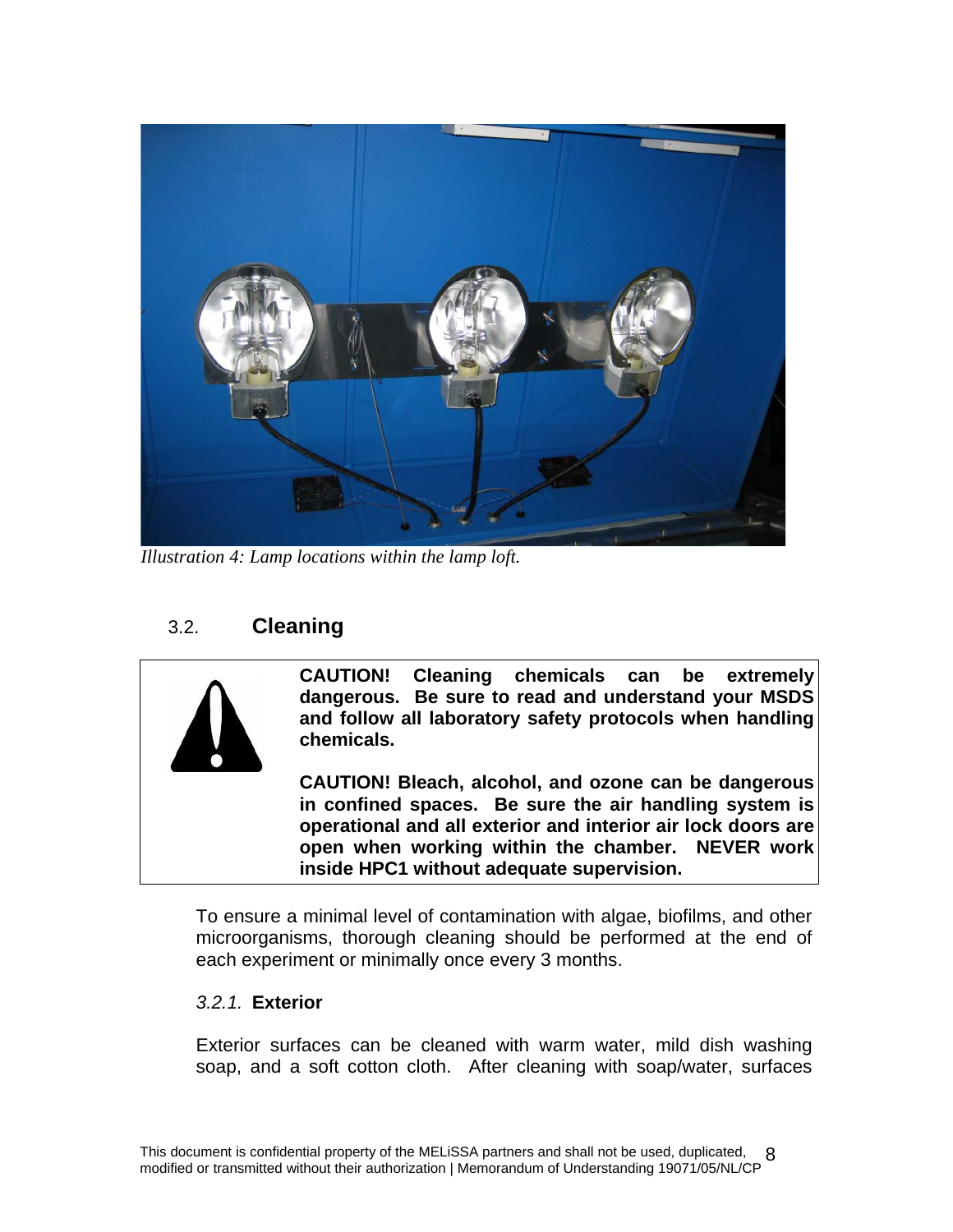should be dried with a new clean cloth and clean water to remove soap residue.

#### *3.2.2.* **NDS Plumbing system**

- 1. Empty the main NDS reservoir and fill with 180 litres of a 10 ppm ozone solution. (Note: a 0.5% bleach solution can be substituted for ozone, however ozone is the preferred method).
- 2. Run the NDS system with plant troughs in all positions for a period of 24 hours.
- 3. Drain the NDS reservoir and fill with clean water.
- 4. Run the NDS system for up to 24 hours.
- 5. Drain the NDS system and fill with clean water.
- 6. Run the NDS system for 6 hours.
- 7. Drain the NDS system and fill with clean water.
- 8. Run the NDS system for 1 hour.
- 9. Drain the NDS system.
- 10. Open the NDS reservoir cover and wipe down the inside surfaces with clean a clean cloth.

#### *3.2.3.* **Interior**

The interior stainless steel surfaces should first be cleaned with a mild dish washing soap in warm water, followed by disinfection with a highconcentration alcohol mixture (i.e. 80% ethanol + 5% isopropanol).

Access to the main interior is through the two air locks. First remove all the growing troughs and main collection trough, then remove the bottom floor air distribution plates. This will allow a person(s) to step inside the chamber for cleaning and/or servicing.

Access to the blower housing, also a major component of the chamber interior, is through the panel below the centre unit. Remove all the brass fastening bolts around the perimeter of the panel and then pull outwards. Reassembly is the reverse of this process.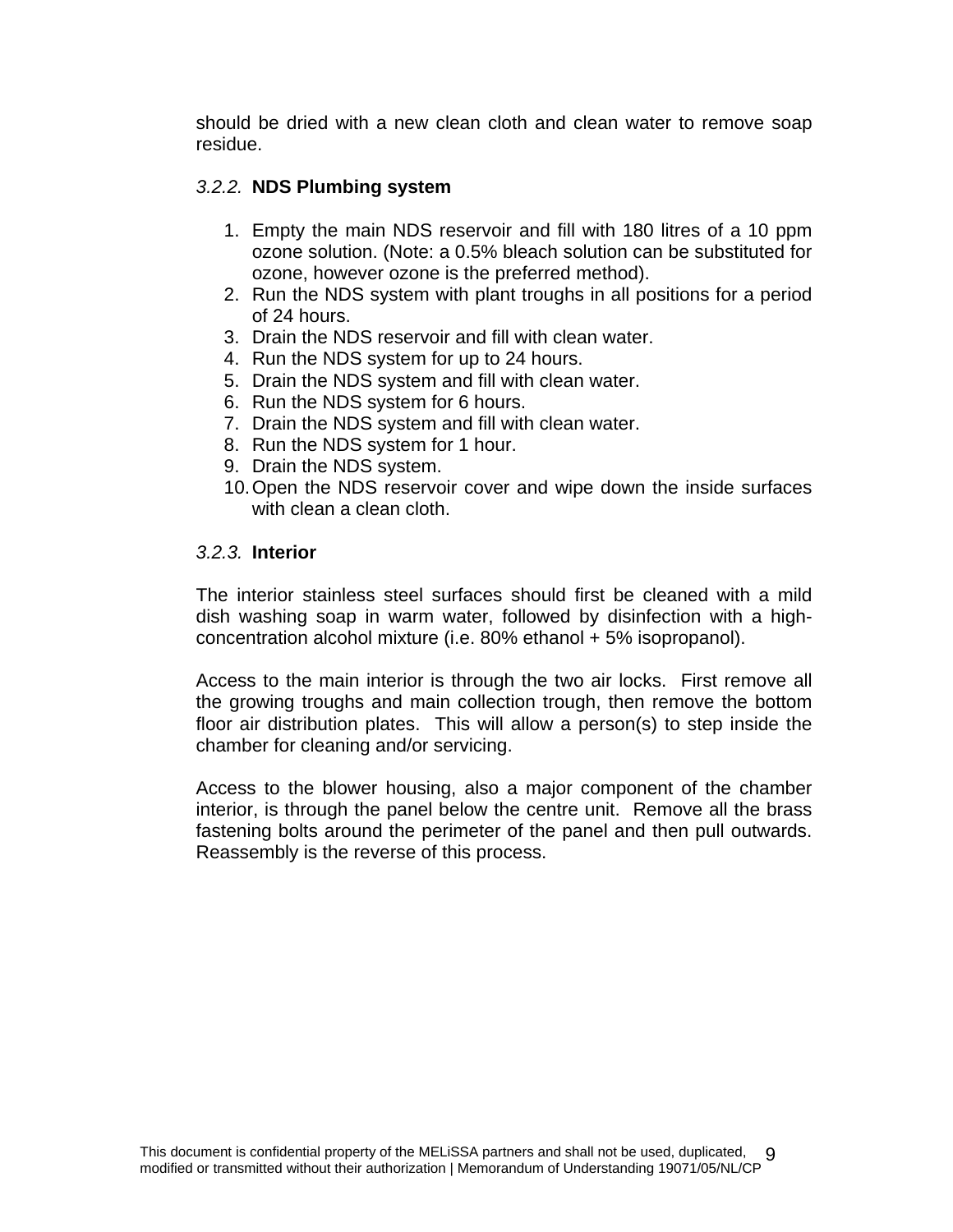

Illustration 5: Blower housing panel. Arrow indicates position of one of the brass ug hs *bolts that secure the panel to the main housing.* 

ould be removed from the chamber and cleaned with warm water containing mild dish washing soap. Surface disinfection to remove algae contamination can be done with a 5 ppm ozone solution (85% alcohol or 0.5% bleach in water can be substituted). Ideally and when possible, troughs should be soaked for a 12 hour period in a 5 ppm ozone solution. Troughs MUST be adequately rinsed prior to return to service.

#### *3.2.5.* **Lamp Loft Glass Panels**

The glass panels in the lamp loft should be cleaned with warm water and mild dish washing soap on a monthly basis. Rinse with clean water and dry with a clean cloth.

#### *3.2.6.* **Sealing Surfaces**

Door gaskets and magnetic seals should be cleaned with warm water and mild dish washing soap on a quarterly basis. During experiments, these seals should be wiped with a damp cotton cloth prior to each closure.

## 4. Appendix 1 - Operation Manual - CO<sub>2</sub>/O<sub>2</sub> analyzer

sh